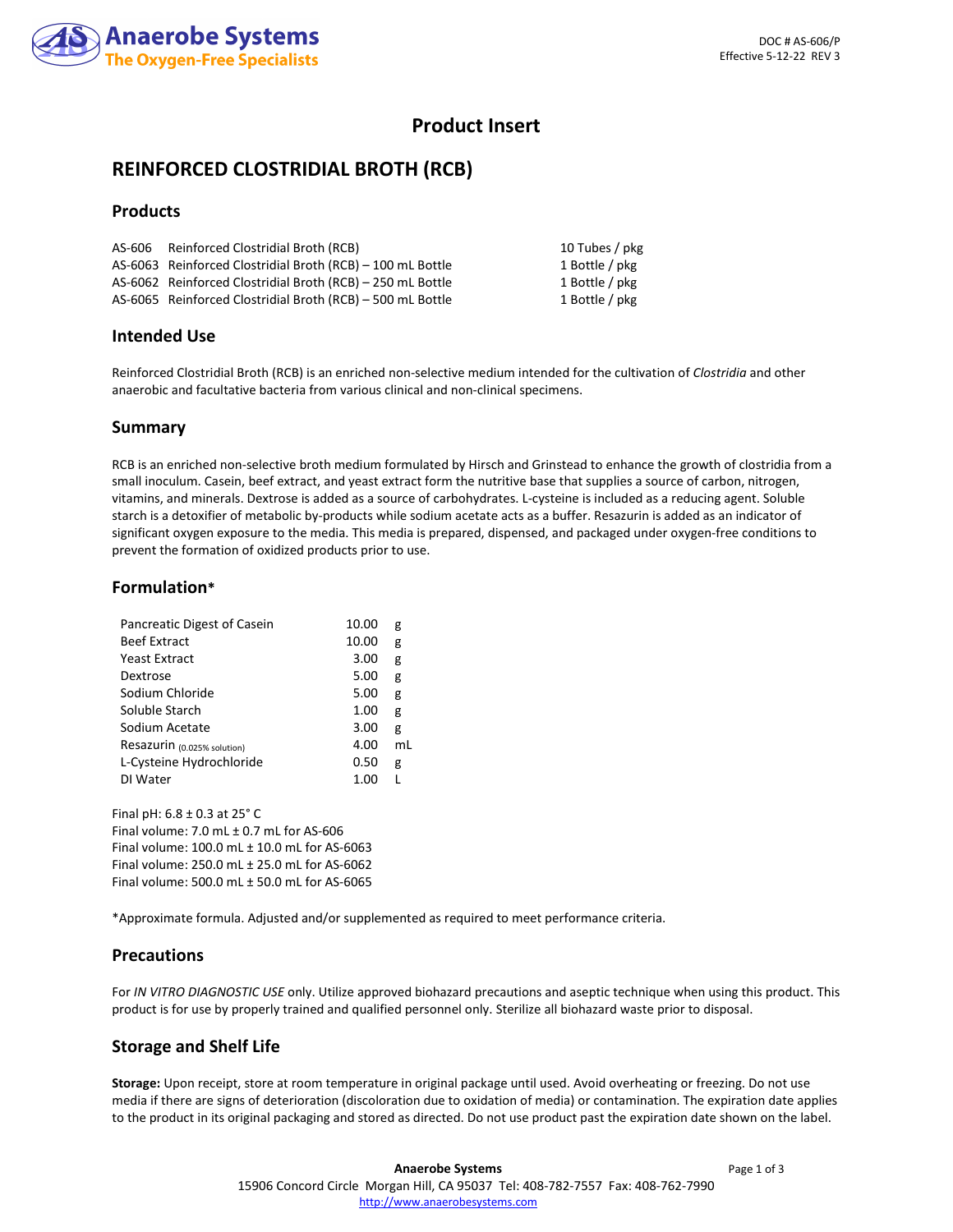

**Shelf Life:** 1 year from date of manufacture.

#### **Procedure**

**Specimen Collection:** Specimens for anaerobic culture should be protected from oxygen during collection, transportation, and processing. Consult appropriate references for detailed instructions concerning collection and transportation of anaerobes.

**Methods for Use:** Inoculate RCB directly with clinical or non-clinical specimen. Inoculated tubes should be immediately placed into an anaerobic atmosphere and incubated at 35-37°C for 18-48 hours. Extended periods of incubation may be required to recover slow growing anaerobes. Detailed instructions for processing anaerobic cultures can be found in the listed references.

#### **Materials Required, But Not Provided**

Standard microbiological supplies and equipment such as loops, saline blanks, slides, staining supplies, microscope, incinerator / autoclave, incubators, anaerobic chamber / anaerobic jars, disinfectant, other culture media, and serological / biochemical reagents.

## **Interpretation of Results**

If used properly, RCB will support the good growth of Clostridia and many other anaerobes isolated from clinical or non-clinical specimens.

## **Limitations**

RCB will not provide complete information for identification of bacterial isolates. Additional test procedures and media are required for complete identification. Consult reference materials for additional information.

# **Quality Control**

The following organisms are routinely used for quality control testing at Anaerobe Systems.

| <b>Organism Tested</b>      | ATCC#  | <b>Results</b> | <b>Time</b>   |
|-----------------------------|--------|----------------|---------------|
|                             |        |                |               |
| <b>Bacteroides fragilis</b> | 25285  | Growth         | 24 hrs        |
| Cutibacterium acnes         | 6919   | Growth         | $24 - 48$ hrs |
| Enterococcus faecalis       | 29212  | Growth         | 24 hrs        |
| Clostridioides difficile    | 9689   | Growth         | 24 hrs        |
| Clostridioides difficile    | 700057 | Growth         | 24 hrs        |
| Clostridium perfringens     | 13124  | Growth         | 24 hrs        |
| Clostridium innocuum        | 14501  | Growth         | 24 hrs        |
| Clostridium sporogenes      | 3584   | Growth         | 24 hrs        |
| Clostridium beijerinckii    | 8260   | Growth         | 24 hrs        |
| Clostridium sordellii       | 9714   | Growth         | 24 hrs        |

**User Quality Control:** The final determination to the extent and quantity of user laboratory quality control must be determined by the end user.

If sterility testing is to be performed on this product, a representative sample of the lot(s) should be incubated anaerobically and aerobically for 48 – 96 hours.